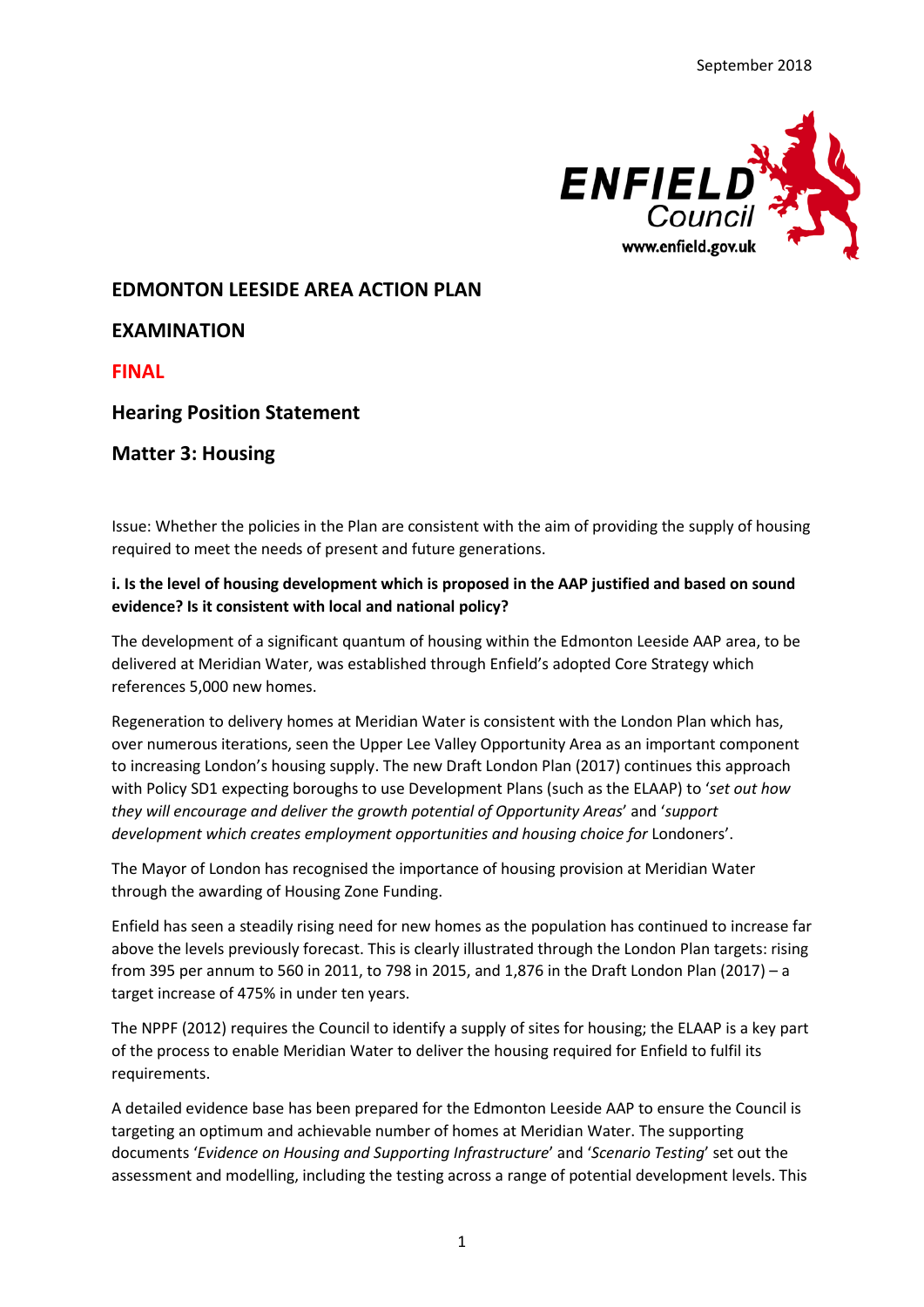evidence shows that 10,000 new homes could be achieved at Meridian Water, subject to the mix and tenure, provision of supporting infrastructure, de-designation of SIL land, and high quality urban design – and is used to inform Policy EL1.

## **ii. Is the proportion of affordable housing proposed consistent with other local and national planning policy? What justification is given for any departure from it?**

The NPPF requires local planning authorities to meet their assessed need for affordable housing, leaving the Local Plan to establish what figure this should be.

Enfield's Local Plan requires 40% affordable housing, as set out in the Core Strategy (2010) and Development Management Document (2014). This requirement is reflected through ELAAP Policy EL1 that 40% affordable housing should be achieved across the Meridian Water development as a whole.

While the London Plan (2016) does not establish a specific percentage for affordable housing, the draft London Plan (2017) sets out a threshold approach for affordable housing of 35%. ELAAP Policy EL1 is consistent the draft London Plan approach through expecting development proposals to deliver a minimum of 35% affordable housing. Development proposals below the Council's 40% requirement may therefore be acceptable if a low viability level can be demonstrated during the early stages of Meridian Water.

#### **iii. Is the housing mix consistent with other local and national planning policy? What justification is given for any departure from it?**

The NPPF requires local planning authorities to base their housing mix requirements on evidence base, leaving the Local Plan to establish the mix figures.

The London Plan does not set a figure for housing mix and expects developments to offer a range of housing choices in terms of the mix of housing sizes, with regard to the need and demand identified by the London SHMA. The draft London Plan (2017) Table 4.3 provides SHMA findings that 3+ bed units should comprise 29% of the total.

Enfield's Core Strategy set a policy approach of 60% 3+ bed units for social rented housing and 65% 3+ bed units for market housing. More recent evidece from Enfield's SHMA (2015) shows a lower requirement for 3+ bed housing at 50% of the total.

The ELAAP Policy EL1 seeks to ensure the housing mix provided at Meridian Water is appropriate in terms of delivering a balanced community and high-quality family housing. The evidence base modelling work showed getting the right housing mix is important to achieving a higher quantum of homes. The policy therefore requires a the very least a minimum of 25% 3+ bed housing in the initial phases of Meridian Water. This proportion is expected to rise as viability and a developing sense of place makes the location more desirable for families.

In summary, Policy EL1 does allow lower levels of 3+ bed homes than the Core Strategy, an approach which should be viewed in light of more recent evidence base for Enfield and the draft London Plan supporting a higher proportion of 1 and 2 bed units. Proposals must explore delivery above the minimum 25% 3+ bed units, and it is expected that a higher proportion of large units will achieved as viability improves at Meridian Water.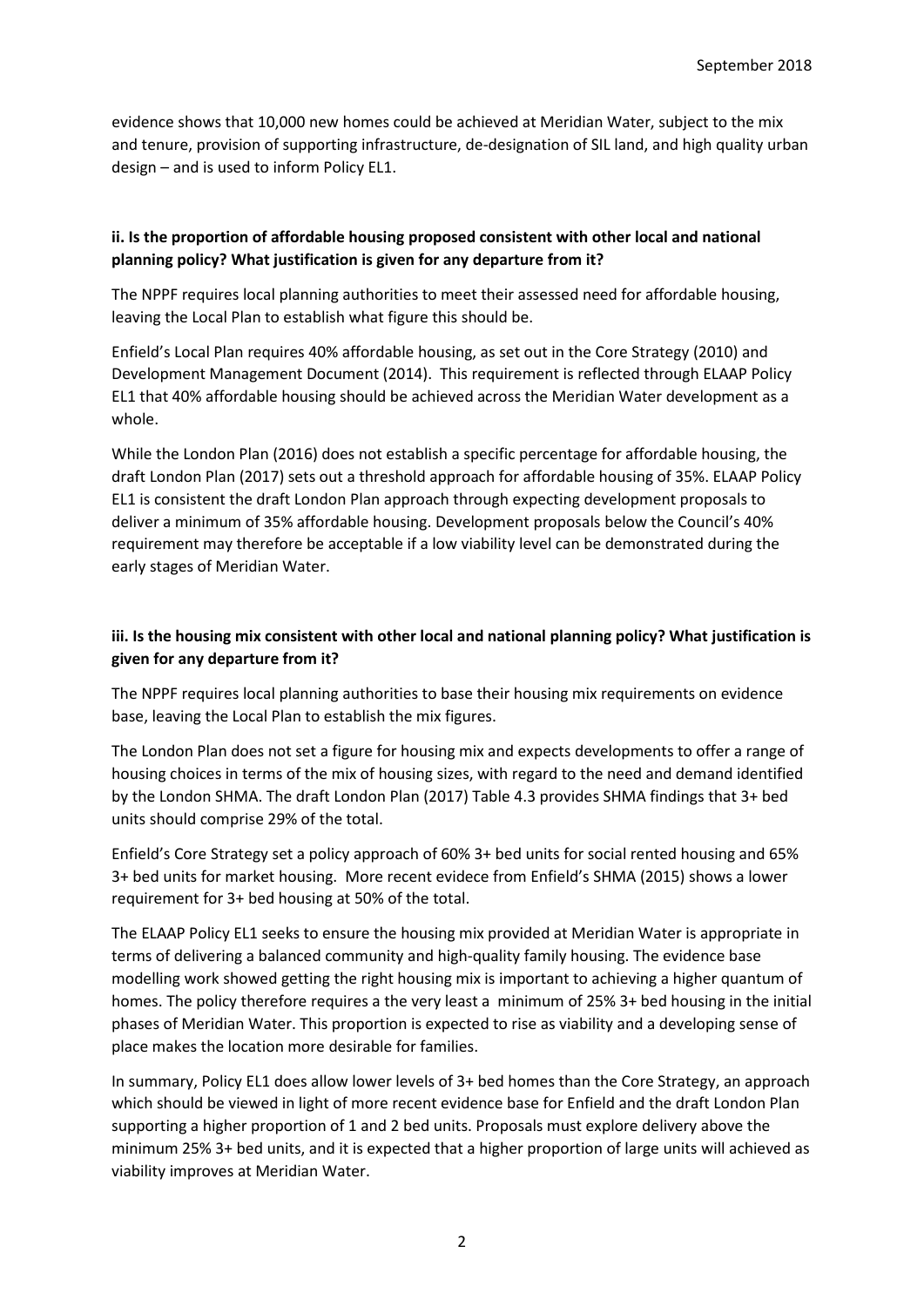### **iv. Is the scale of housing proposed deliverable over the plan-period? Does it take a reasonable account of lead-in times and site assembly? What key assumptions have informed the housing trajectory and how does the AAP seek to de-risk delivery to ensure the proposed number of homes are built?**

Housing at Meridian Water will be built out over a period of approximately 20 years, with the long timeframe reflecting the scale and complexity of the site. Phase 1, which covers the western end of the site and the new Meridian Water Station, has been granted permission for 725 homes.

The Council has committed considerable financial resources to supporting Meridian Water through a programme of land purchases, and now owns approximately 65% of the Meridian Water site. The Council continues to pursue further land purchases with the aim of de-risking development through control of land ownership. Where land is owned by another party the Council is involved in discussions regarding development as part of the Meridian Water project.

The Council is required to prepare an annual Housing Trajectory. The Trajectory has a timeframe of 15 years, and Meridian Water provides a substantial proportion of the borough's units, particularly in years 5 to 15. Meridian Water is therefore critical to the Council achieving its housing requirements over the medium to long-term.

The project at Meridian Water, like all major regeneration schemes, faces risks to its timely and effective delivery. The Edmonton Leeside AAP will play a key role in providing the certainty that the project needs to succeed through establishing the planning framework to support and guide development.

### **v. Does the proposed scale of new homes strike the right balance between being aspirational but realistic (NPPF, paragraph 154)?**

Enfield's population has risen rapidly in recent years, driving the huge increase in the borough's housing target, as discussed in item (i) above. Meridian Water will provide a significant part of Enfield's future housing supply. The ELAAP is therefore focused on achieving a high quantum of housing while balancing this with other critical elements to providing a functioning, liveable neighbourhood, including high design standards and all the necessary supporting infrastructure such as schools and amenity space.

To ensure that the ELAAP achieves an optimum and achievable number of homes at Meridian Water the Council prepared a detailed evidence base, as per the supporting documents '*Evidence on Housing and Supporting Infrastructure*' and '*Scenario Testing*'. These documents set out the assessment and modelling, including testing across a range of potential development levels. This evidence shows that 10,000 new homes could be achieved at Meridian Water, subject to the mix and tenure, provision of supporting infrastructure, de-designation of industrial land, and high quality urban design. Public transport levels will need to increase to support development, and the current construction of Meridian Water Station and the third track (scheduled to be operational Spring 2019) are the early components in enabling this change.

The ELAAP establishes an approach at Meridian Water which conforms with that of the Mayor's draft London Plan (2017). Policy GG2 supports creating high-density, mixed-use places that prioritise the development of Opportunity Areas, on sites which are well-connected by existing or planned rail stations.